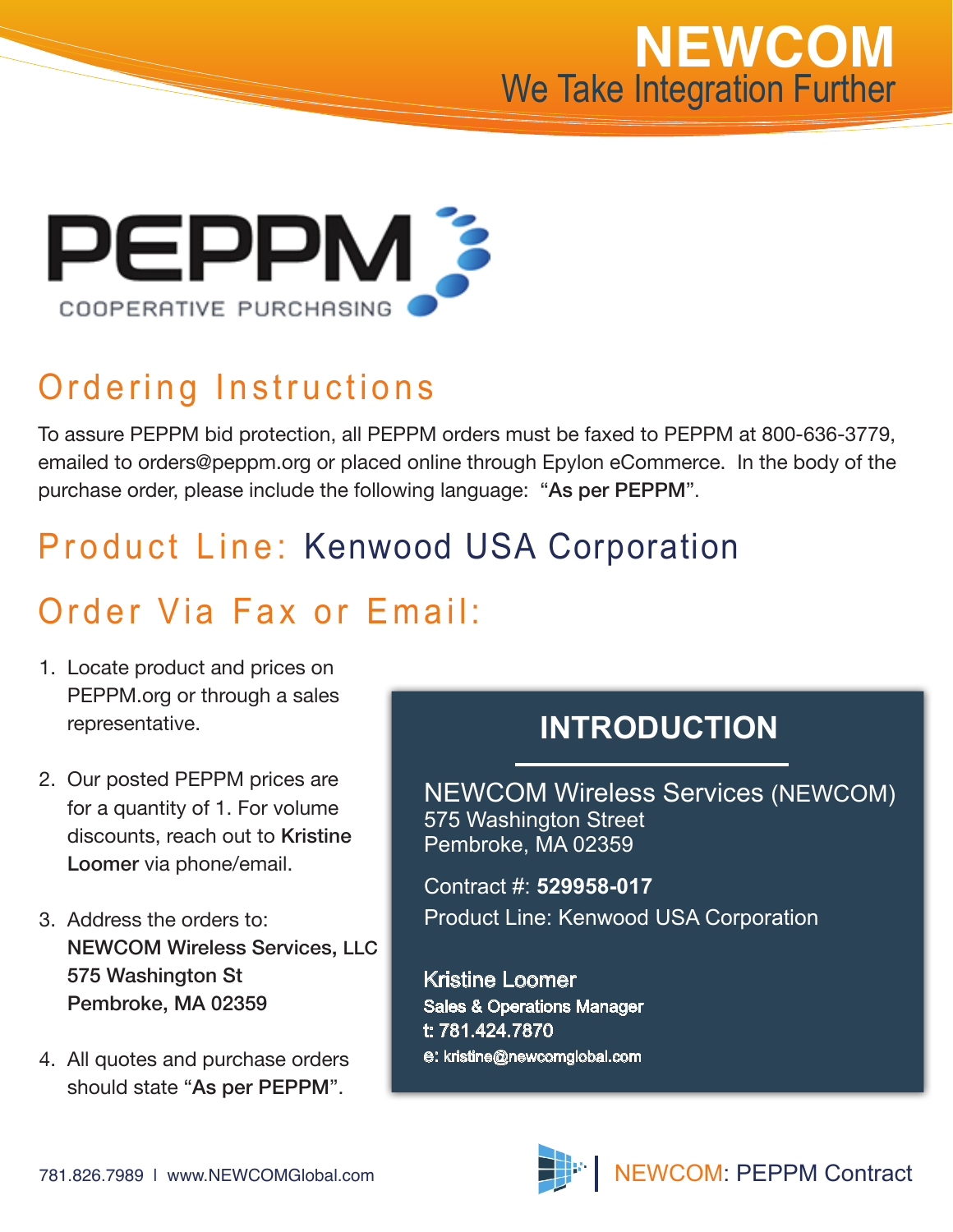## PEPPM Contract

### Order Via Fax or Email Cont.

- 5. Fax the completed order to 800-636-3779 or email to orders@peppm.org.
	- Your order will be reviewed and edited by PEPPM Staff.
	- You will be contacted to make any necessary corrections.
	- Your order will be issued to the vendor within 24 hours during the business week after all (if any) corrections are made.
	- Your order will be archived for audit support.
- 6. Standard shipping is included on all orders over \$500.00.

### Placing an Order Online:

Before placing an online order, make sure that your Ship-to Address has been entered by the individual in your organization that manages your Epylon information.

Click on My Profile\_My Ship-to Addresses to view the addresses available on your account. If it is not listed, you must add it before creating the PO form. Ship-to Addresses are added under Accounts\_Ship-to Addresses.

- 1. Login to Epylon at www.epylon.com.
- 2. Click on the Contracts tab.
	- Choose between a "line item" or "contracts" search.
	- Select NEWCOM Wireless Services, LLC from the Vendor (Awardee) list.
	- Click "Search."
- 3. Add selected line items to a List.